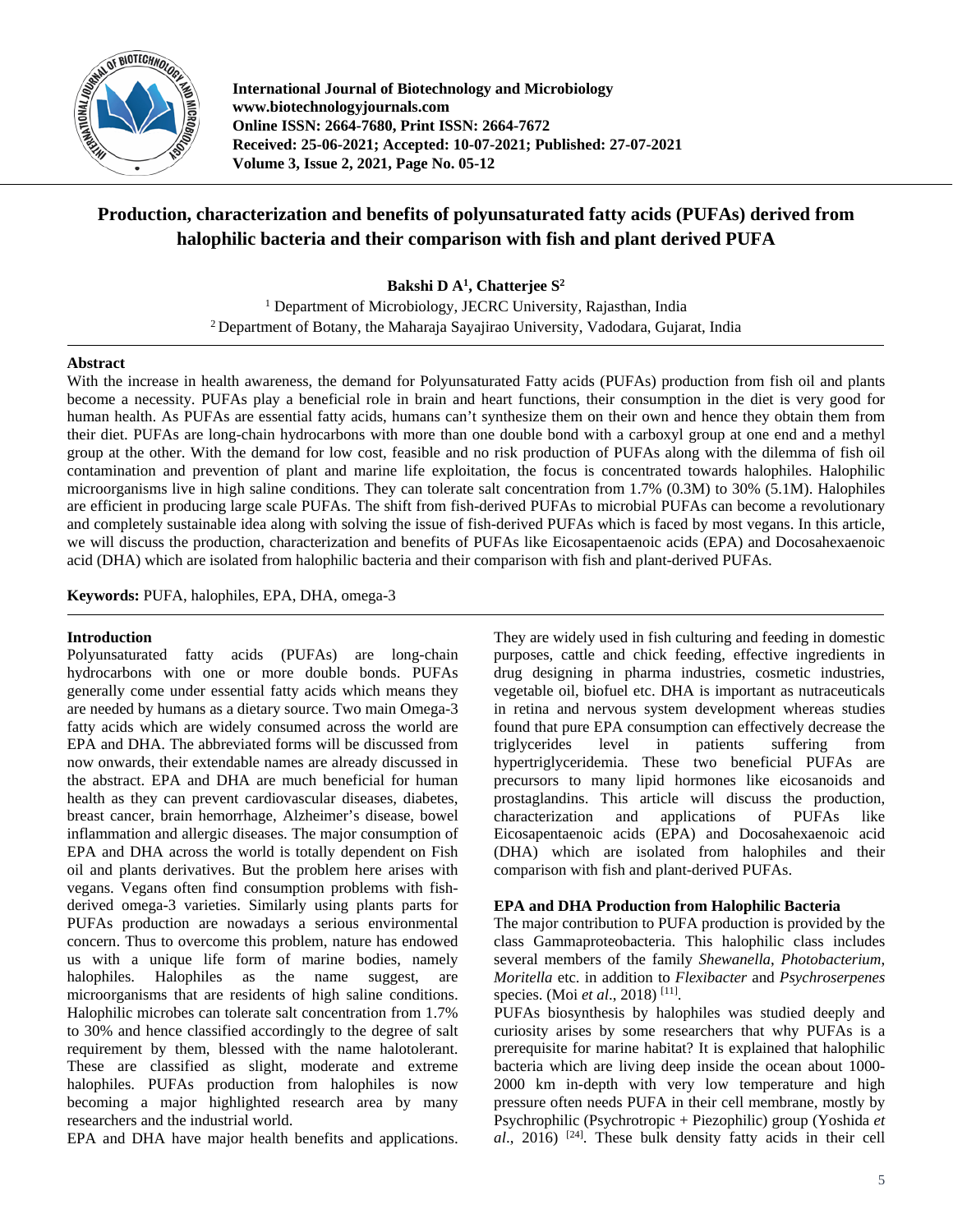membrane acts as insulators from cold shocks and high pressure. Several articles mentioned that EPA is a prerequisite for survival under cold and high-pressure conditions but some have denied it. For eg; the strain *Shewanella livingstonensis*  Ac10 at 4°C produces a large amount of EPA, at this temperature it has been observed that EPA becomes 5% of the total fatty acids in their cell membrane. Similarly, the necessity of EPA was proven by taking a mutant strain of Ac10 and its wild type strain and grow it under 4°C. It was shown that the mutant strain was unable to survive at this temperature but the wild type Ac10 was able to survive (Kawamoto *et al.*, 2009)<sup>[10]</sup>. Similarly, it was proved by *Shewanella piezotolerans* WP3which was also a psychotolerant and piezotolerant bacterium isolated from the Pacific Ocean, it was seen that EPA deficient strains are unable to grow between 0.1 MPa- 20MPa and 4°-20°C (Wang *et al.*, 2004)<sup>[22]</sup> (Usui *et al.*, 2012)<sup>[21]</sup>. But as discussed previously, some articles denied that EPA is not required as a prerequisite component for marine microbes. Mutant *Shewanella marinintesina* IK-1 deficient in EPA can grow in deep oceanic vents (Yoshida *et al.*, 2016)<sup>[24]</sup>. Similarly, *Photobacterium profundum* SS9 mutant strain can grow at lower temperatures with the alternative of MUFA in them.

| <b>Bacteria</b>                           | <b>Type of PUFA</b> | PUFA % | Origin                        | Reference                                        |
|-------------------------------------------|---------------------|--------|-------------------------------|--------------------------------------------------|
| Shewanella pneumatohori SCRC-2738         | EPA                 | 36.6   | Pacific mackerel              | (Yazawa, 1996) <sup>[23]</sup>                   |
| Shewanella hanedai ATCC 33224             | EPA                 | 22.2   | Arctic Ocean                  | (J P Bowman <i>et al.</i> , 1997) <sup>[3]</sup> |
| Shewanella benthica ATCC 43992            | EPA                 | 16.0   | Intestine, holothurians       | (J P Bowman <i>et al.</i> , 1997) <sup>[3]</sup> |
| Shewanella gelidimarina ACAM 456          | EPA                 | 16.0   | Antarctica                    | (J P Bowman <i>et al.</i> , 1997) <sup>[3]</sup> |
| Vibrio sp. strain 29-1                    | EPA                 | 19.7   | Deep Sea Sediment             | (Hamamoto et al., 1995) <sup>[8]</sup>           |
| Vibrio sp. strain 814-4                   | EPA                 | 17.9   | Deep Sea Sediment             | (Hamamoto et al., 1995) <sup>[8]</sup>           |
| Photobacterium profundum SAMA2            | <b>EPA</b>          | 15.0   | Tidal Flat sediment at Wadden | (Freese <i>et al.</i> , 2009) <sup>[6]</sup>     |
| Photobacterium Profundum DSJ4             | EPA                 | 13.0   | Deep sea sediment             | (Y Nogi et al., 1998) <sup>[12]</sup>            |
| Vibrio sp. strain 5710                    | <b>DHA</b>          | 22.7   | Deep sea sediment             | (Hamamoto <i>et al.</i> , 1995) <sup>[8]</sup>   |
| Vibrio sp. strain 5705                    | <b>DHA</b>          | 21.5   | Deep sea sediment             | (Hamamoto <i>et al.</i> , 1995) <sup>[8]</sup>   |
| Vibrio sp. strain 5703                    | <b>DHA</b>          | 18.6   | Deep sea sediment             | (Hamamoto <i>et al.</i> , 1995) <sup>[8]</sup>   |
| Moritella marina MP-1                     | <b>DHA</b>          | 12     | Deep Sea                      | (Yuichi Nogi et al., 1998) <sup>[13]</sup>       |
| Colwellia <i>psychrerythraea</i> ACAM 550 | <b>DHA</b>          | 8.0    | Antarctica                    | (John P Bowman et al., 1998) <sup>[4]</sup>      |

**Table 1:** List of highest EPA producing halophiles shown.

#### **PUFA Biosynthesis in Halophiles and Genes Important for PUFA Production**

In halophiles, the biosynthesis of PUFA is dependent on a key enzyme known as Polyketide synthase (PKS). The PKS biosynthetic pathway has four major repeating steps for PUFA production. It begins with condensation followed by reduction, dehydration, activation and again reduction (Gong *et al*., 2014) [7] (Ratledge, 2004) [15] . These repeated bioprocessing steps form EPA and DHA. The PKS biosynthetic pathway for EPA and DHA production is illustrated in Fig.1.The PKS pathway is different from the desaturase/elongase pathway. The desaturase/elongase pathway use δ-4 and δ-5 desaturase and elongase in which desaturation by desaturase enzymes of oleic acid occurs followed by elongation by elongase enzyme of stearidonic acid occur which is followed by multiple desaturation and elongation to form EPA and DHA. (Sakuradani *et al*., 2013) [16] The PUFA producing genes are identified in many halophilic bacteria and it was found that there are a total of five PUFA coding genes; PfaA to PfaE. These genes are compared in four bacteria namely; *Photobacterium profundum*  SS9, *Shewanella pneumatophori* SSRC-2738, *Moritella marina* MP-1, *Pseudoalteromonas sp.* DS-12. These five genes shared mostly common protein expressions but differ in domains number. These genes code acyl carrier protein (ACP), ketoacyl reductase (KR), ketoacyl synthase (KR), acetyl transferase (AT), dehydratase (DH), Enoyl reductase (ER), phosphopantetheinyl (PT). The different number of domains for PUFA producing gene clusters in these four halophilic bacteria is shown in the following table 2 (Orikasa *et al*., 2006) [14] (Yoshida *et al*., 2016) [24] (Shulse & Allen, 2011) [18] (Yoshida *et al*., 2016) [24] (Allen & Bartlett, 2002) [1] (Gong *et al*., 2014) [7] (Cao & Cao, 2012) [5] (Tanaka *et al*., 1999) [19] (Yazawa, 1996)[23]

**Table 2:** Different number of domains for PUFA producing gene clusters in these four halophilic bacteria is shown.

| <b>Genes Bacteria</b>                             | PfaA             | PfaB       | PfaC       | PfaD | PfaE   |
|---------------------------------------------------|------------------|------------|------------|------|--------|
| Phobacterium Profundum SS9                        | $5ACP+KR+KS+AT$  |            | $2KS+3DH$  | ER   | Absent |
| Shewanella Pneumatophori SCRC-2738 5ACP+KR+ KS+AT |                  |            | $2KS+3DH$  | ER   | PТ     |
| <i>Moritella marina</i> MP-1                      | $15ACP+KR+KS+AT$ | $KS+AT+DH$ | $2KS+DH$   | ER   | PТ     |
| <i>Pseudoalteromonas sp. DS-12</i>                | $5ACP+KR+KS+AT$  | 2KS        | $3DH + PT$ | ER   | PТ     |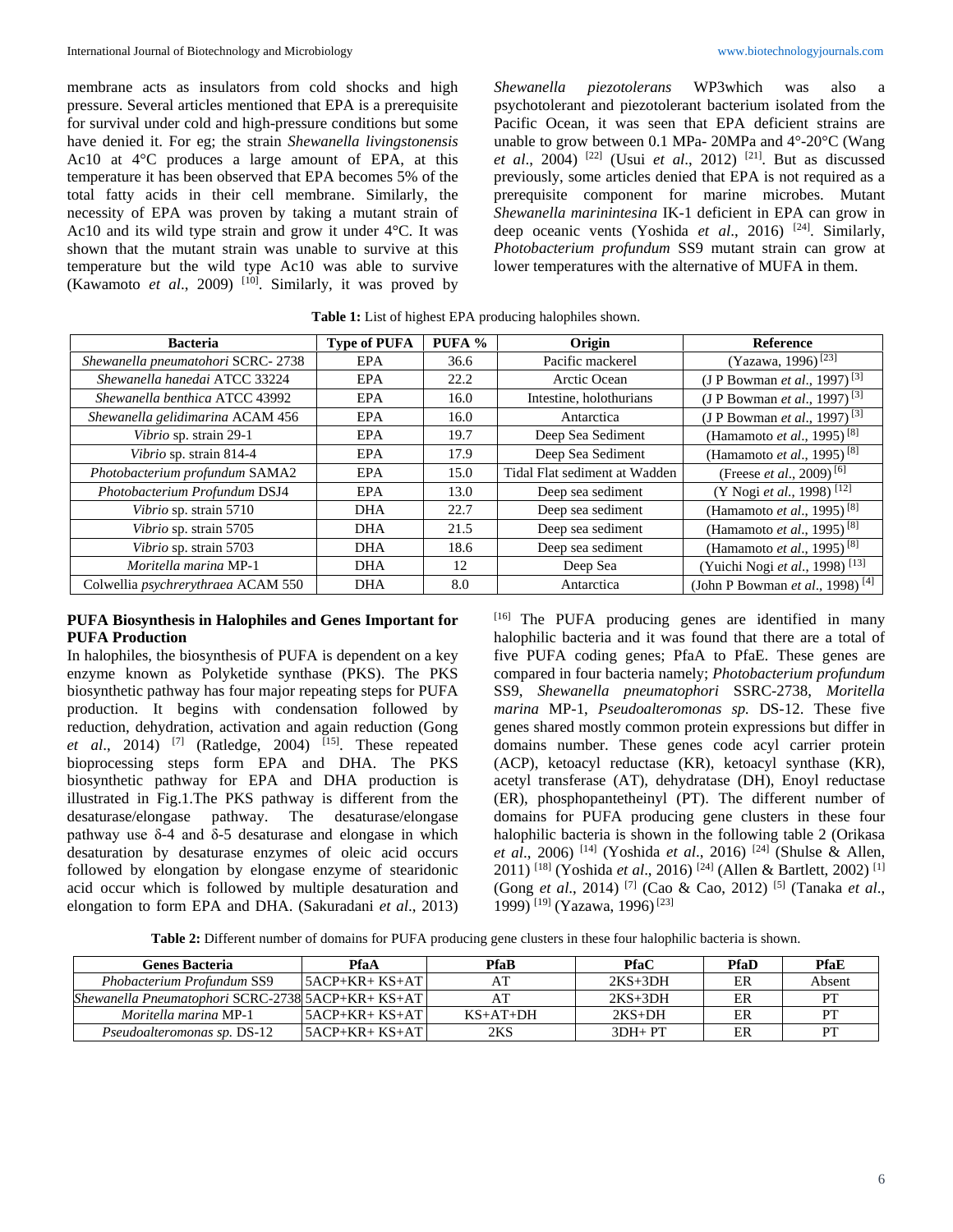

**Fig 1:** Illustration of PKS pathway for EPA and DHA biosynthesis.

# **Pufa Characterization**

A simpler technique for screening and isolation of PUFAproducing bacteria is direct visualization via the H2O2-plate experiment  $H_2O_2$  assay use for the determination of  $H_2O_2$  in the cell or other biological. Hydrogen peroxide (H2O2) is a reactive oxygen metabolic by-product produce through both enzymatic and non- enzymatic pathways that serves as a key regulator for several oxidative stress- related states. The marine bacteria are cultured in LB (Luria-Bertani) media (1% Tryptone, 0.5% Yeast extract, 1% NaCl composition per litre)

at 26-30◦C for 24 hours at 180 rpm with addition to this 0.5% of NaCl is added for proper bacterial growth. By direct inspection, the oxidative balance of PUFAs in growing bacteria in response to additional H2O2 is a significant differentiating characteristic between PUFAs expressing bacteria (without zone of inhibition) and non-PUFAs producing bacteria (zone of inhibition). When it comes to oxygen and reactive oxygen species, PUFAs are the most sensitive to (ROS). (Tilay & Annapure, 2012)<sup>[20]</sup>.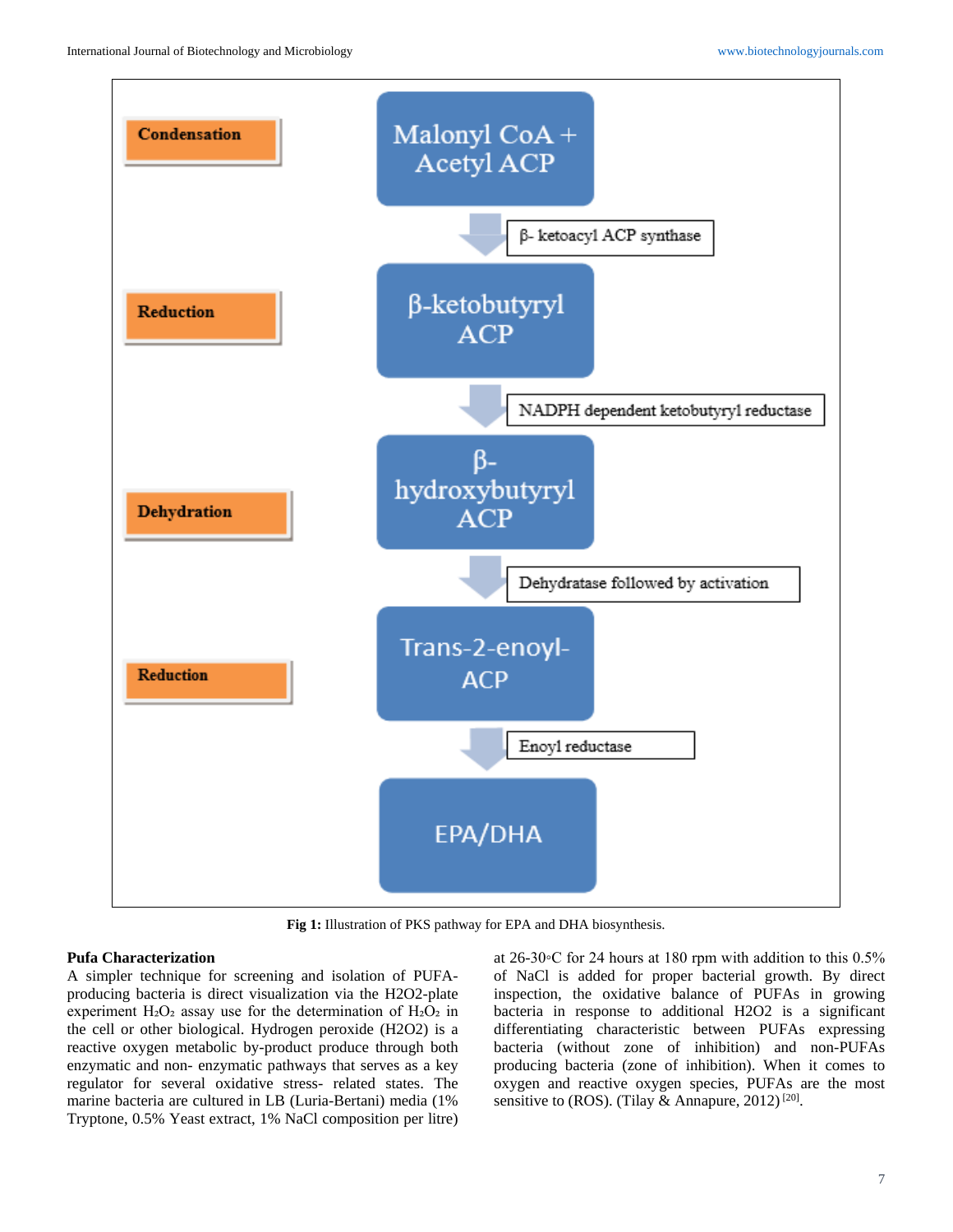

**Fig 2:** Protocol for primary screening for marine isolates (Tilay & Annapure, 2012) [20]



**Fig 3:** After initial screening, a gas chromatogram displaying the fatty acid profile of a chosen halophilic isolate was created. (Tilay & Annapure,  $2012$ <sup>[20]</sup>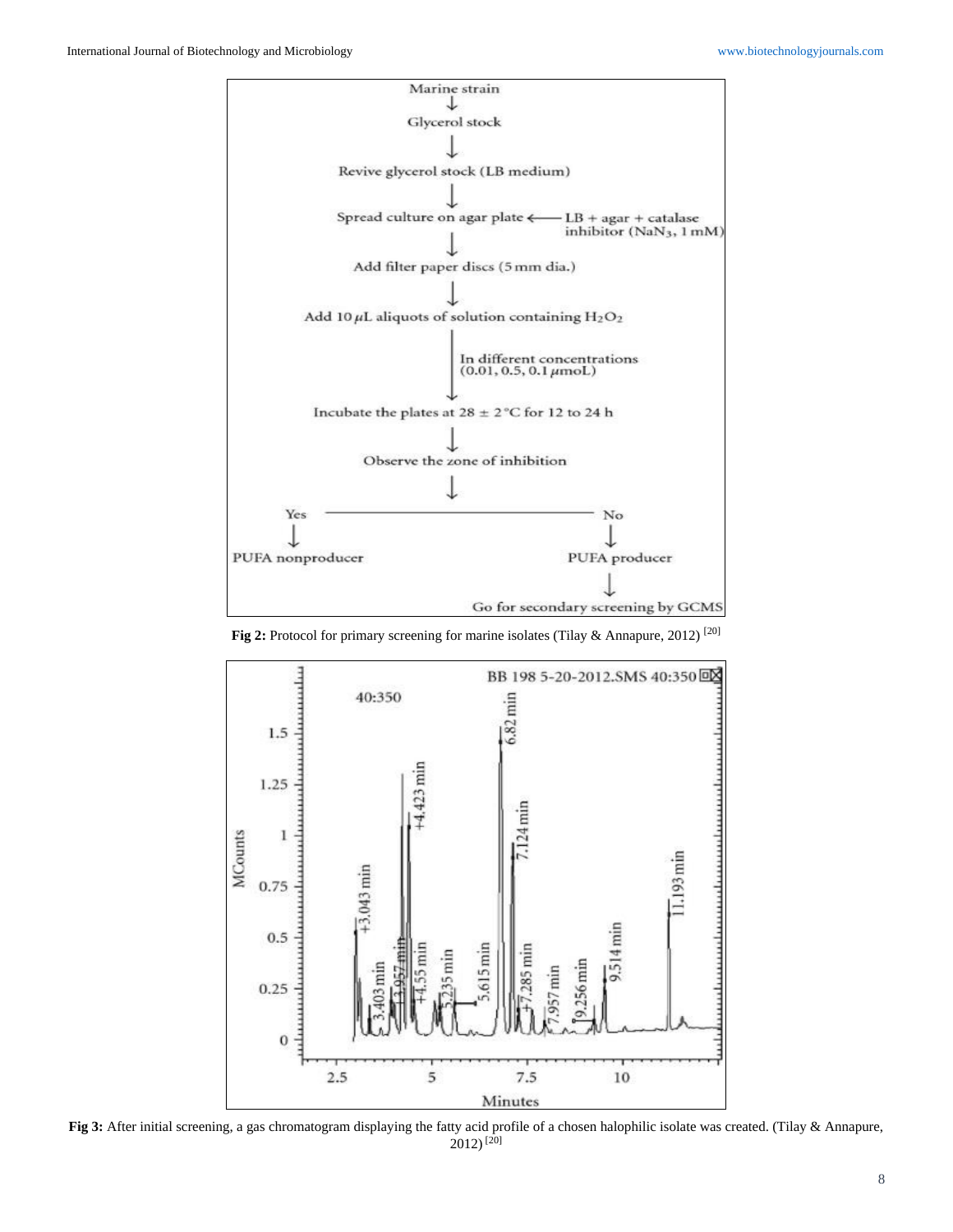#### **Preparation of Fatty acid methylesters (FAMES)**

The sample are cultured in Marine Salt Medium (MSM) (81.0 g NaCl, 10.0 g yeast extract, 9.6 g MgSO4, 7.0 g MgCl2, 5.0 g proteose peptone no.3, 2.0 g KCl, 1.0 g glucose, 0.36 g CaCl2, 0.06 g NaHCO3 and 0.026 g NaBr composition per litre and with pH 5-9) and incubated at 15°C, 120 rpm for 48 hours. After 48 hours' cells are harvested by centrifugation at 10,000 rpm for 12 min, the supernatant obtained are discarded, the cell pellets are suspended in 1.0% NaCl (w/v) and again centrifuged. Each bacterial culture tube is stored at 4°C. then the bacterial cells were reweighed, to which a fresh solution of the transesterification reaction mix (methanolic HCl (0.6 N) 4 ml) is added in the tubes and then capped tightly and the solutions were vortexed for 5–10 s and heated in  $80^{\circ}C \pm 2^{\circ}C$ water bath for 2 h. The tubes were then cooled quickly in ice.

The resultant FAMES were extracted twice by adding 2 volumes of hexane and then 1 volume of hexane by centrifugation at 5,000 rpm for 15 min. The upper phase of hexane layer use for analysis by gas chromatography. (Jadhav *et al*., 2010)

#### **Analysis of FAME by GCMS**

The analyte FAME was analyzed by coupling Varian 220-MS with Varian 450 GC based on their retention times and the known standards were taken as referenced for the comparison. The coupled set of equipment was equipped with a capillary column of internal diameter 25 m x 0.25 mm and OD of 0.39 mm, made up of CP- SIL 88 silica fused with methyl silicone (Jadhav *et al*., 2010). The injector was held at 250°C, and the column oven was programmed to go from 160 to 220°C in seven minutes, and then stay at 220°C for ten minutes. Helium was used as the carrier gas, and the flow rate was kept at 1 mL/min. The GCMS had a mass range of 40–350 atomic mass

units, with a 70 eV ionization voltage and a 220°C trap temperature (Tilay & Annapure, 2012)<sup>[20]</sup>.

A broad range of bacteria may be reliably investigated utilizing molecular biology techniques such as PCR (Polymerize Chain Reaction), RAPD (Random Amplified of Polymorphic DNA), and sequencing of 16S ribosomal polymer genes. Random amplification of polymorphic DNA (RAPD) analysis, that involves nine arbitrary primers to assess genetic linkage, is the easiest, shortest, and requires lesser amount of DNA.

Fatty acid methyl Esterification (FAME) transesterification process involves the following steps:

- 1. Harvest cells properly and save the cell pellet.
- 2. Finely grind the dried cell pellet and transfer 10–20 mg to a 1.8 mL salt glass sample ampule with a PTFE-lined lid.
- 3. Add 0.5 mL of 5% H2SO4 in wood spirit to the dried biomass in the ampule, more or less.
- 4. Close the ampule firmly and incubate it at 90°C for 90 minutes before allowing it to cool.
- 5. Invert the mixture and add 0.4 of dissolvent.
- 6. Dissolve 0.8 mL of 100 percent NaCl in water and well mix.
- 7. Allow the solution to split into two layers.
- 8. Transfer the upper dissolvent layer to a fresh ampule, then repeat the dissolvent extraction on the remaining liquid layer and pool the dissolvent phases.
- 9. Perform GC–MS or GC–FID analysis as needed. (Allen & Bartlett,  $2002$ <sup>[1]</sup>

## **Comparing halophiles derived PUFA with Fish and Plants derived PUFA**

| <b>Fish Resources</b>  | % of EPA production | % of DHA production | Reference                              |
|------------------------|---------------------|---------------------|----------------------------------------|
| Sardine                | 6.6                 | 19.0                | (Alonso & Maroto, 2000) <sup>[2]</sup> |
| Herring                | 8.5                 | 8.3                 | (Alonso & Maroto, 2000) <sup>[2]</sup> |
| Shad                   | 0.12                | 0.43                | (Alonso & Maroto, 2000) <sup>[2]</sup> |
| <b>Atlantic Salmon</b> | 6.2                 | 5.8                 | (Alonso & Maroto, 2000) <sup>[2]</sup> |
| Pink Salmon            | 1.7                 | 3.3                 | (Alonso & Maroto, 2000) <sup>[2]</sup> |
| Brown trout            | 0.9                 | 3.5                 | (Alonso & Maroto, 2000) <sup>[2]</sup> |
| Surf smelt             | 3.6                 | 5.7                 | (Alonso & Maroto, 2000) <sup>[2]</sup> |
| Alaska pollock         | 1.0                 | 2.4                 | (Alonso & Maroto, 2000) <sup>[2]</sup> |
| Gibel carp             | 0.6                 | 1.0                 | (Alonso & Maroto, 2000) <sup>[2]</sup> |
| Sudan catfish          | 0.1                 | 0.7                 | (Alonso & Maroto, 2000) <sup>[2]</sup> |
| Garfish                | 0.01                | 0.15                | (Alonso & Maroto, 2000) <sup>[2]</sup> |

**Table 3:** Showing % of EPA and DHA production from fish as source

**Table 4:** Showing % of EPA and DHA producing plants as source

| <b>Plant source</b> | % of EPA production | % of DHA production |
|---------------------|---------------------|---------------------|
| Chia seeds          |                     |                     |
| Flax seeds          |                     |                     |
| <b>Walnuts</b>      |                     |                     |
| Brusells sprouts    |                     |                     |
| Hemp seeds          |                     |                     |
| Perilla oil         |                     |                     |

Plants produce PUFA as α linoleic acid (ALA) and linoleic acid (LA) which are also a form of omega 3 fatty acids but they can't able to produce EPA and DHA which are essential edible polyunsaturated fatty acids and mainly consume by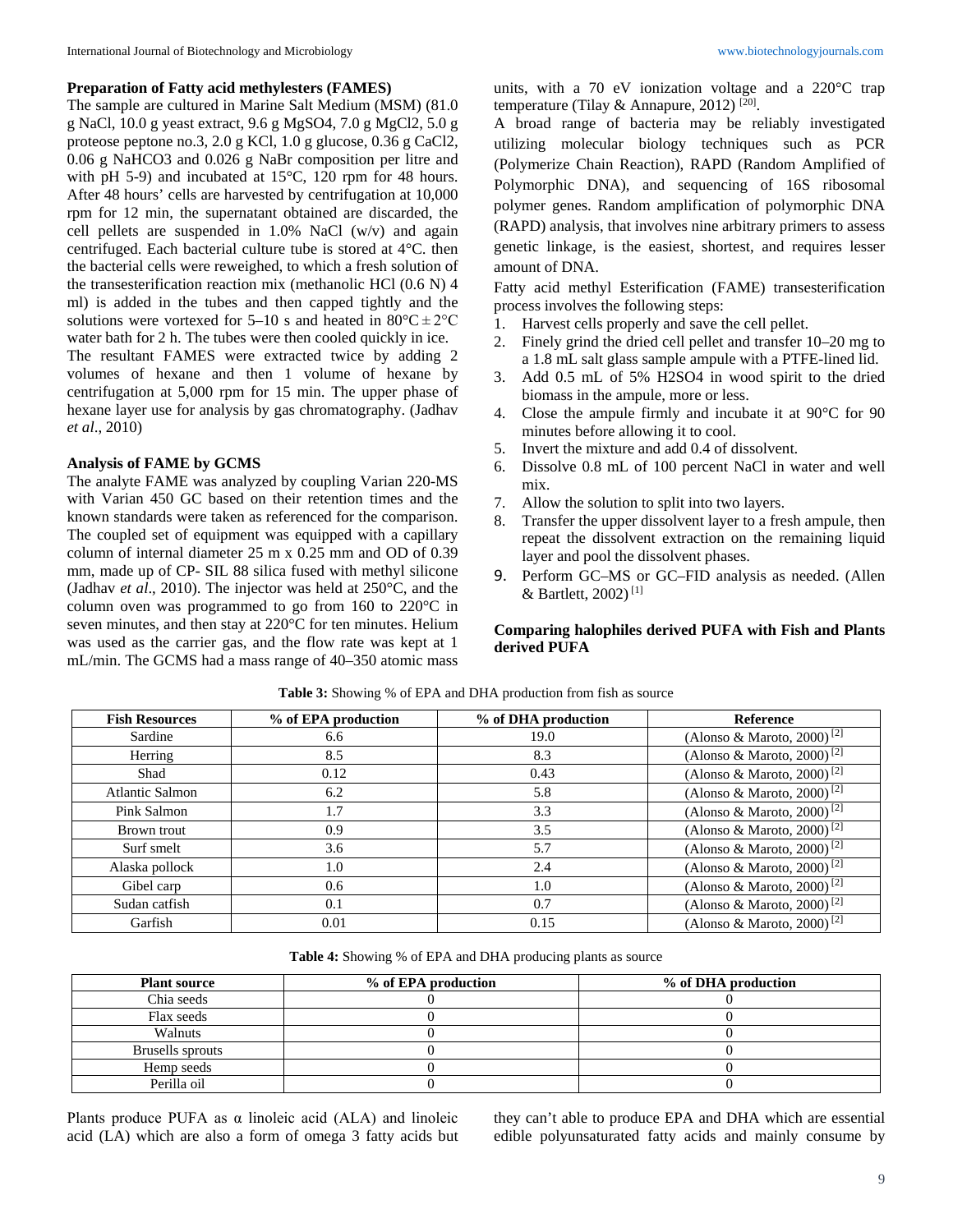humans. Hence, with respect to EPA and DHA production we can name them as negligible producer. However, they can be effective source for other applications which involves the usage of ALA and LA. Humans that are why have to depend on microalgae and macroalgae and other halophilic groups for producing PUFA. Hence it can be proved from the above tables that plants can't be highlight as effective producer of EPA and DHA and they should give less importance in comparison to halophilic bacteria which are potent PUFA producer especially for EPA and DHA. Also, cutting down of trees and increase in global warming level are causing deficiency of plants across the world and it is our responsibility to lower their usage as much as we can and hence a great alternative to replace them are halophiles which are enormous in number across the world and with great capacity to produce PUFA.

**Table 5:** Showing % of EPA and DHA producing halophiles as source

| <b>Halophiles source</b>          | % of EPA production | % of DHA production | Reference                                        |
|-----------------------------------|---------------------|---------------------|--------------------------------------------------|
| Shewanella pneumatohori SCRC-2738 | 36.6                | 12                  | (Yazawa, 1996) <sup>[23]</sup>                   |
| Shewanella hanedai ATCC 33224     | 22.2                | 8.0                 | (J P Bowman <i>et al.</i> , 1997) <sup>[3]</sup> |
| Shewanella benthica ATCC 43992    | 16.0                | 23.7                | (J P Bowman <i>et al.</i> , 1997) <sup>[3]</sup> |
| Shewanella gelidimarina ACAM 456  | 16.0                | 20.0                | (J P Bowman <i>et al.</i> , 1997) <sup>[3]</sup> |
| Vibrio sp. strain 29-1            | 19.7                | 14.8                | (Hamamoto <i>et al.</i> , 1995) <sup>[8]</sup>   |
| Vibrio sp. strain 814-4           | 17.9                | 19.7                | (Hamamoto et al., 1995) <sup>[8]</sup>           |
| Photobacterium profundum SAMA2    | 15.0                | 23.3                | (Freese et al., 2009) <sup>[6]</sup>             |
| Photobacterium Profundum DSJ4     | 13.0                | 17.4                | (Y Nogi et al., 1998) <sup>[12]</sup>            |
| Vibrio sp. strain 5710            | 13.0                | 22.7                | (Hamamoto et al., 1995) $\sqrt{8}$               |
| Vibrio sp. strain 5705            | 13.8                | 21.5                | (Hamamoto et al., 1995) <sup>[8]</sup>           |
| Vibrio sp. strain 5703            | 12.4                | 18.6                | (Hamamoto et al., 1995) <sup>[8]</sup>           |

## **Benefits of EPA and DHA**

As discussed previously, essential polyunsaturated fatty acids like omega-3 fatty acids including Eicosapentaenoic acid and Docosahexaenoic acid are not synthesized by humans on their own. EPA and DHA have various health benefits like in brain development, preventing cardiovascular disease, antiinflammatory properties, antioxidant properties, feed for cattle and a more cost-effective process as compared to biofuel production etc. Docosahexaenoic acid plays a vital role in fetal brain development as compared to EPA. It has been proven that DHA deficiency in pregnant rats causes impaired brain function and lower brain networking capacity in response to external stimuli. DHA intake by pregnant women causes an increase in the problem-solving skills of their children, reduces allergic reactions, more immune to disease, improvised retinal development, excellent coordination of eyes and hands and even eliminates the risk of asthma (Sharma *et al*., 2020) [17] .

EPA and DHA are much beneficial than Arachidonic acid and are useful in preventing Myocardial infarction, sudden cardiac death, atherosclerosis, coronary artery disease and also increases the high-density lipoprotein to low-density lipoprotein ratio, lower the level of triglycerides and hence reduces cholesterol level. From the past 6 years, the consumption of PUFA has been increased by 3 folds, ranging between 120-140 thousand metric tonnes consumption has been recorded between years 2013 to 2015. Modern society has started consuming EPA and DHA ranging between 0.2-4.0 g/day (Sharma *et al*., 2020) [17] .

Eicosapentaenoic acid plays a major role in preventing atherosclerotic plaques, reducing macrophages aggregation and hence preventing autoimmune disease, increase HDL to LDL ratio, increase collagen content and smooth muscle cells, decreases internal inflammation by inhibiting adhesion molecules expression, monocyte chemoattractant protein-1 and matrix metalloproteinase which are produced by

macrophages. It also inhibits the expression of tumor necrosis factors, dendritic cells etc. which are expressed during atherosclerosis conditions. The secondary metabolites in the form of radicals produced during atherosclerosis conditions are also scavenged by EPA, and hence, it has antioxidant property (Sharma *et al*., 2020) [17] .

Hence, PUFA plays a beneficial role in human health. EPA and DHA like omega 3 fatty acids are prerequisites for the nervous system and vascular system development and should be intake regularly. Fish derived dietary PUFA can best be replaced by halophiles derived PUFA and can be consumed by vegans across parts of the world. Halophiles derived PUFA has no side effects, can be produced in higher amounts, economically feasible, no harm to marine life and also no bad impact on the environment.

#### **Discussions**

This study provides knowledge regarding the production of PUFA (mainly EPA and DHA) from halophiles and their characterization and benefits. To increase human health concerns, we have shifted the idea of EPA and PUFA production from fish and plant- derived PUFA to halophiles derived PUFA. In this article, the importance of halophiles is highlighted. Halophiles are large factories that can produce EPA and DHA even in a higher amount than fish. They can replace plants as plants can't produce EPA and DHA and instead produce ALA and LA. Halophiles can also be a good choice over microalgae, although microalgae are the leading producer of EPA and DHA the extraction of EPA and DHA and their downstream processing is very difficult. As we have discussed, the major contribution to PUFA production is provided by the class *Gammaproteobacteria*. Halophilic bacteria *Shewanella pneumatophori* SCRC-2738 is the highest EPA producing strain followed by *Shewanella hanedai* ATCC 3324 and *Vibrio species* strain 29-1. Similarly for DHA, *Vibrio species* strain 5710 leads with 22.7% followed by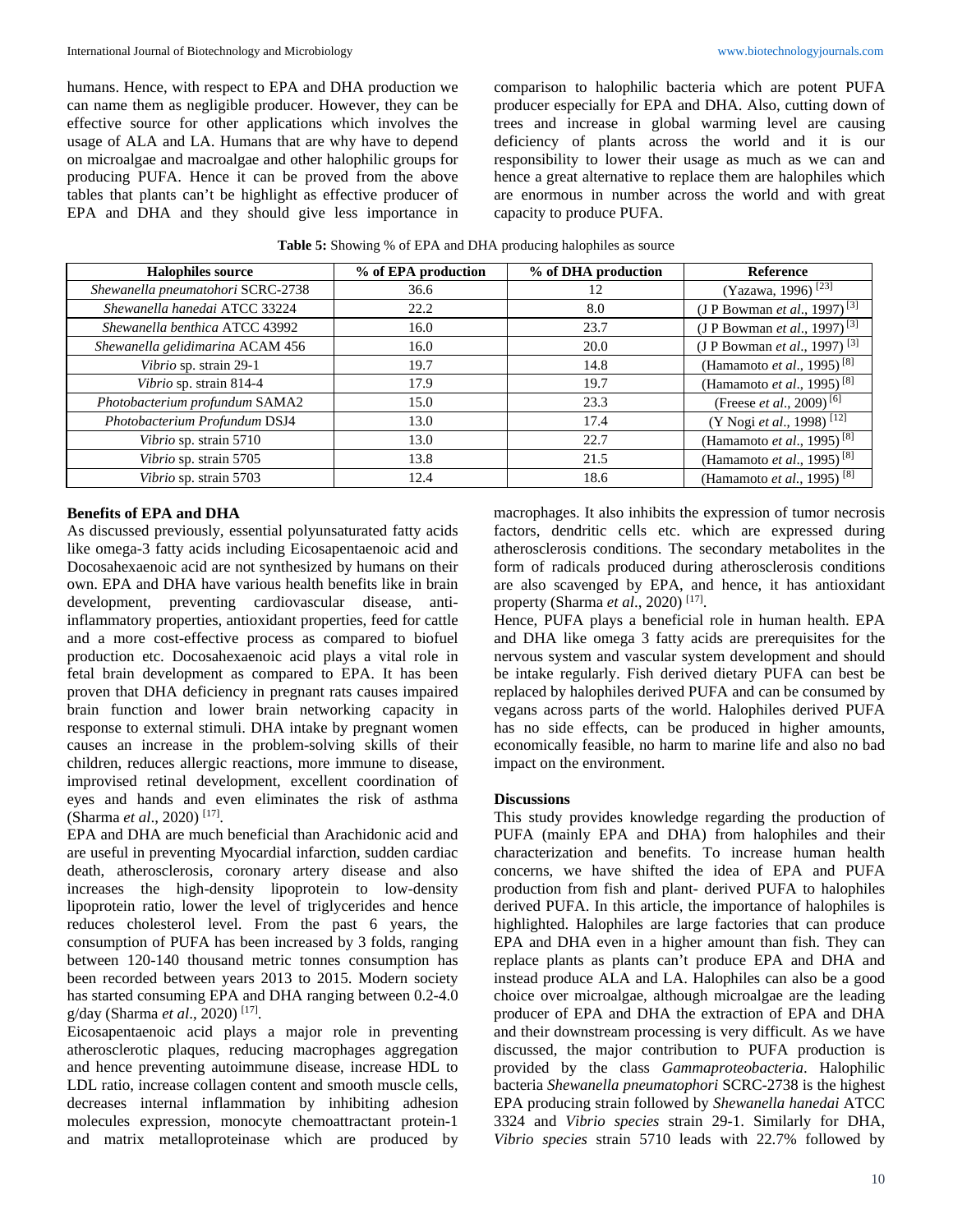*Vibrio sp.* strain 5705 and 5703 producing 21.5% and 18.6% Docosahexaenoic acid. As discussed in Table 1.

We have also mentioned the Polyketide synthase (PKS) biosynthesis pathway which is only found in halophiles. The pathway has the following steps: condensation; reduction; dehydration; activation and reduction. Repetition of these steps forms DHA and EPA. Four Polyunsaturated fatty acids coding genes are found in halophiles namely PfaA to PfaE which codes for ACP, KR, KS, AT, DH, ER, PT proteins. These genes differ in their domains and hence based on the difference in the domain we have compared them in four bacteria namely *Photobacterium profundum* SS9, *Shewanella pneumatophori* SSRC- 2738, *Moritella marina* MP-1, *Pseudoalteromonas sp.* DS-12. (Discussed in Table 2)

For PUFA screening and isolation, a direct visualization method uses H2O2 assay which differentiates PUFA producing organisms and non-PUFA producing organisms on their ability to react with reactive oxygen species in the presence of catalase inhibitor. FAME preparation and analysis by Gas chromatography is discussed in which the halophiles are cultured in a marine salt medium followed by their harvesting through centrifugation and their transesterification reaction in the presence of methanolic HCL 0.6N. The extracts were finally recovered with double treatment of 2 volumes and 1 volume of hexane for analysis of gas chromatography.

Finally, we have compared the halophiles derived PUFA with fish and plants derived PUFA and it was found that Shewanella pneumatohori SCRC-2738 produces the highest amount of EPA and DHA which is 36.6% and 12% respectively which is much higher than fish species like Sardine (6.6% EPA and 19% of DHA), Herring (8.5% EPA and 8.3% DHA), Atlantic Salmon (6.2% EPA and 5.8% DHA) etc. which proves that Halophiles derived PUFA can be produced in a larger amount as compare to Fish derived PUFA. Also as shown in Table 1, Shewanella hanedai ATCC 33224 produces 22.2% EPA and 8.0% DHA, Shewanella benthica ATCC 43992 produces 16.0% EPA and 23.7% DHA etc.

These data suggest that halophiles can be an effective and potent source for dietary PUFA and should be promoted to commercial production due to their cost-effective downstream processing and growth.

## **Conclusion**

With the growing demand for healthy beneficial lifestyles and naturally derived nutraceuticals, EPA and DHA play a major important role in brain development, preventing cardiovascular disease, Alzheimer's disease, acts as antiinflammatory, antioxidant, anti-allergic, and anti-cancerous products etc. Thus to produce omega 3 fatty acid is a large scale is demanding as the population increases. Hence, halophiles derived PUFA can be a better option and a good replaceable to fish- derived PUFA in terms of environmental concern and vegan ease consumption. Halophiles derived PUFA are non-toxic, can be produced at a large scale, can eliminate the vegan consumption problem, cost-effective downstream processing as compared to microalgae derived PUFA, large factories to EPA and DHA etc. Hence, we can conclude that halophiles derived PUFA has great economic and research scope and can replace the need and dependency of fish and plant- derived PUFA are non-toxic, can be produced at a large scale, can eliminate the vegan consumption problem, cost-effective downstream processing as compared to microalgae derived PUFA, large factories to EPA and DHA etc. Hence, we can conclude that halophiles derived PUFA has great economic and research scope and can replace the need and dependency of fish and plant- derived PUFA. If systematic screening, proper media optimization and optimum growth condition are evaluated and maintained then it will motivate us to isolate more unique genera of halophiles that can produce an even higher amount of PUFA in terms of EPA and DHA.

## **References**

- 1. Allen EE, Bartlett DH. Structure and regulation of the omega-3 polyunsaturated fatty acid synthase genes from the deep-sea bacterium Photobacterium profundum strain SS9The GenBank accession numbers for the sequences reported in this paper are AF409100 and AF467805. Microbiology,2002:148(6):1903–1913.
- 2. Alonso DL, Maroto FG. Plants as 'chemical factories' for the production of polyunsaturated fatty acids. Biotechnology Advances,2000:18(6):481–497. https://doi.org/https://doi.org/10.1016/S0734- 9750(00)00048-3
- 3. Bowman JP, McCammon SA, Nichols DS, Skerratt JH, Rea SM, Nichols PD *et al*. Shewanella gelidimarina sp. nov. and Shewanella frigidimarina sp. nov., novel Antarctic species with the ability to produce eicosapentaenoic acid (20:5 omega 3) and grow anaerobically by dissimilatory Fe(III) reduction. International Journal of Systematic Bacteriology,1997:47(4):1040–1047. https://doi.org/10.1099/00207713-47-4-1040
- 4. Bowman John P, Gosink JJ, McCAMMON SA, Lewis TE, Nichols DS, Nichols PD *et al*. Colwellia demingiae sp. nov., Colwellia hornerae sp. nov., Colwellia rossensis sp. nov. and Colwellia psychrotropica sp. nov.: psychrophilic Antarctic species with the ability to synthesize docosahexaenoic acid (22: ω63). International Journal of Systematic and Evolutionary Microbiology,1998:48(4):1171–1180.
- 5. Cao Y, Cao Y. Biotechnological production of eicosapentaenoic acid: from a metabolic engineering point of view. Process Biochemistry,2012:47(9):1320– 1326.
- 6. Freese E, Rütters H, Köster J, Rullkötter J, Sass H. Gammaproteobacteria as a Possible Source of Eicosapentaenoic Acid in Anoxic Intertidal Sediments. Microbial Ecology, 2009:57(3):444–454. https://doi.org/ 10.1007/s00248-008-9443-2
- 7. Gong Y, Wan X, Jiang M, Hu C, Hu H, Huang F. Metabolic engineering of microorganisms to produce omega-3 very long-chain polyunsaturated fatty acids. Progress in Lipid Research,2014:56:19–35.
- 8. Hamamoto T, Takata N, Kudo T, Horikoshi K. Characteristic presence of polyunsaturated fatty acids in marine psychrophilic vibrios. FEMS Microbiology Letters,1995:129(1):51–56. https://doi.org/https://doi.org/10.1016/0378-1097 (95)00134-Q